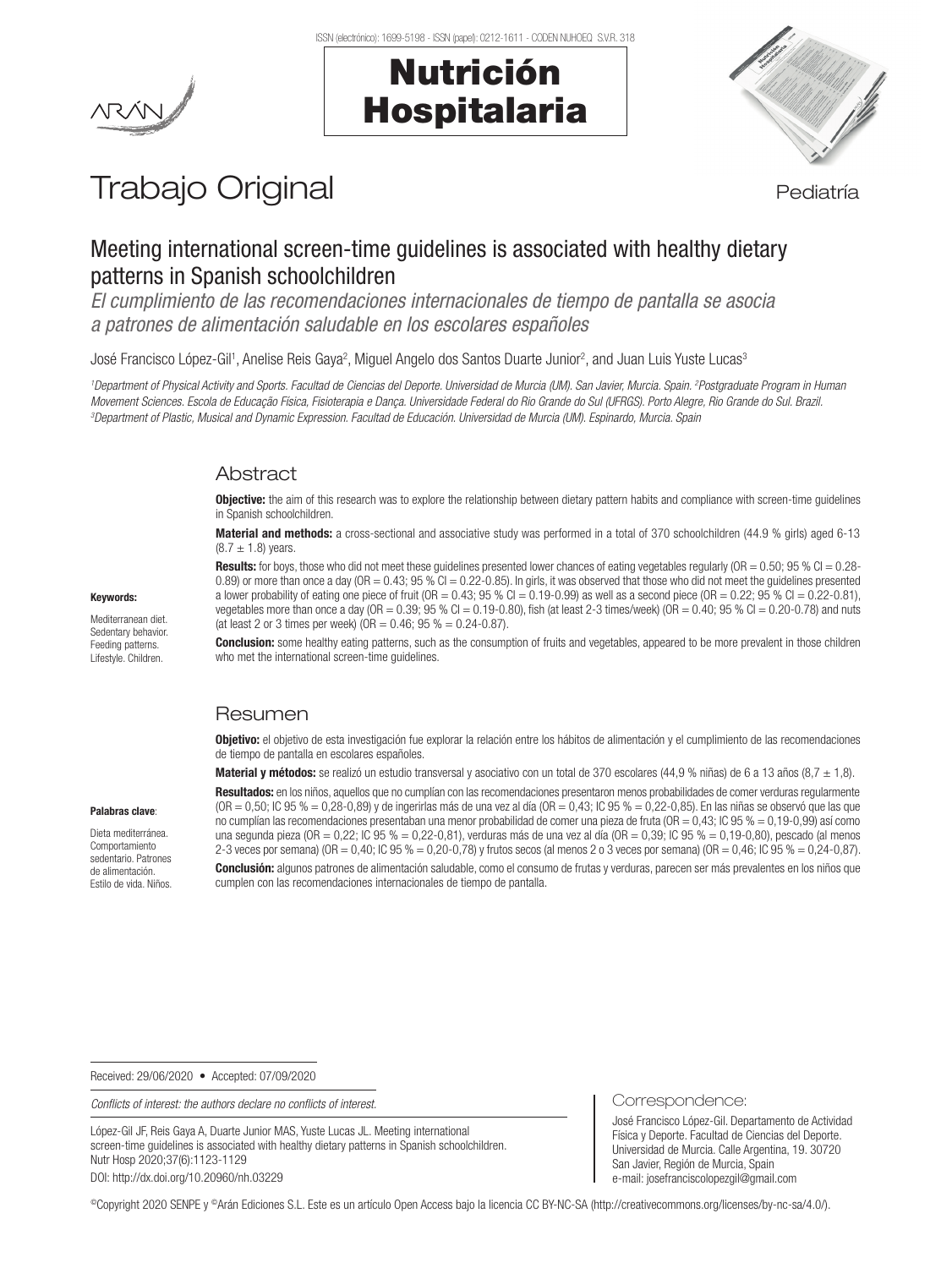## INTRODUCTION

Nowadays, screen time (ST) has become increasingly common worldwide. Excessive screen time has been reported to be associated with poorer health outcomes in children, including an increased risk of obesity, a lower motor and cognitive development, worse psychosocial health (1,2), as well as unhealthy eating patterns (3). Thus, international guidelines advise not to spend more than 2 hours of recreational screen time (4).

In general, the evidence available suggests that sedentary behavior (and especially ST) has a stronger relationship with unhealthy habits (4). A gradient was observed across most health indicators, showing that a less sedentary behavior (particularly ST) was associated with better health indicator profiles; however, higher quality studies are needed to confirm this primarily observational evidence (1).

In addition, it has been suggested that a high quantity of ST hours could displace the time spent in physical activity, resulting in an increase in food intake during ST and/or a reduction in sleep hours (5). Unfortunately, it has recently been reported a general lack of compliance with the international guidelines on ST (4). Likewise, these worrying results have also been found in Spain (6,7), where a limitation of periodic data on sedentary behavior has been pointed out (6).

Regarding healthy eating patterns, the Mediterranean diet (MD) has been identified as one of the healthiest eating patterns in the world (8) due to its particular characteristics, such as a high consumption of vegetables, the use of olive oil, a moderate intake of dairy products, and maintenance of an active lifestyle (9). However, adherence to MD in the Mediterranean region seems to follow a negative trend over the past few years, mainly among children (10). This fact could result in impairment of their global health leading to a greater risk of cardiovascular disease, overweight, obesity, and metabolic syndrome (11).

On the other hand, the relationship between ST and adherence to MD has been analyzed in some previous studies, with most of them showing an inverse association (12,13). Nevertheless, there are no studies analyzing MD patterns according to compliance with ST guidelines in children. In line with this, the combination of higher ST and unhealthy eating habits could represent an additional problem for children's health, increasing the risk of obesity, among others.

According to the evidence and lack of information about this association, the aim of this research was to explore the relationship between dietary pattern habits and compliance with ST guidelines in schoolchildren aged 6 to 13 years in the Region of Murcia (Spain).

#### MATERIALS AND METHODS

#### DESIGN AND PARTICIPANTS

A cross-sectional and associative study was performed in a total of 370 schoolchildren (44.9 % girls) aged 6-13 (8.7  $\pm$  1.8) years, with similar socio-demographic characteristics, from six primary schools in the Region of Murcia (Spain). For this purpose, the sample was selected using a non-probability sampling method. However, although we used this type of sampling, all schoolchildren from the selected schools were invited to participate voluntarily. In order to participate in the study parents/legal guardians had to provide a signed consent form. These parents/ legal guardians and their children were previously informed through an informative document about the purpose of the study and the nature of the tests that would be performed. As an exclusion criterion, we did not include those students who were exempt from participation in Physical Education.

This research was conducted in accordance with the Helsinki Declaration and with full respect for the human rights of those concerned.

# PROCEDURES

#### Daily screen time

In order to determine daily ST, participants were asked to report the exact number of hours that they usually spent daily in ST (TV or videogames) by an *ad hoc* questionnaire. Moreover, two categories of ST were established (< 2 hours = low ST;  $\geq$  2 hours = high ST), according to the international guidelines for ST in children (4).

#### Dietary habits

In order to determine the dietary habits, the Mediterranean Diet Quality Index for children and teenagers (KIDMED) was used (14). This is a validated test in children and adolescents that is widely used in Spain (13,15). This index varies from 0 to 12 and is based on a 16-item test. Questions that present negative aspects in relation to MD are scored with a value of -1, and those with positive aspects with  $+1$ . The sum of all values from the administered test is categorized into three different levels:  $1$  > 8, optimal MD; 2) 4-7, improvement needed to adjust intake to Mediterranean patterns;  $3 \leq 3$ , very low diet quality (14).

#### Anthropometric measurements

Anthropometric measurements were performed during school hours by trained evaluators that used pre-calibrated steel callipers (Holtain, Crosswell, Crymych, UK). Skinfold measurements were taken at the biceps, triceps, subscapular level, and iliac crest. The log of the sum of skinfolds was used in order to compute body density (16). Likewise, the Siri formula was used to determine body fat (17). The body weight of the participants was determined using an electronic scale (Tanita BC-545, Tokyo, Japan). The height of the participants was determined using a portable height-measuring device (Leicester Tanita HR 001, Tokyo, Japan). Then, the body mass index (BMI)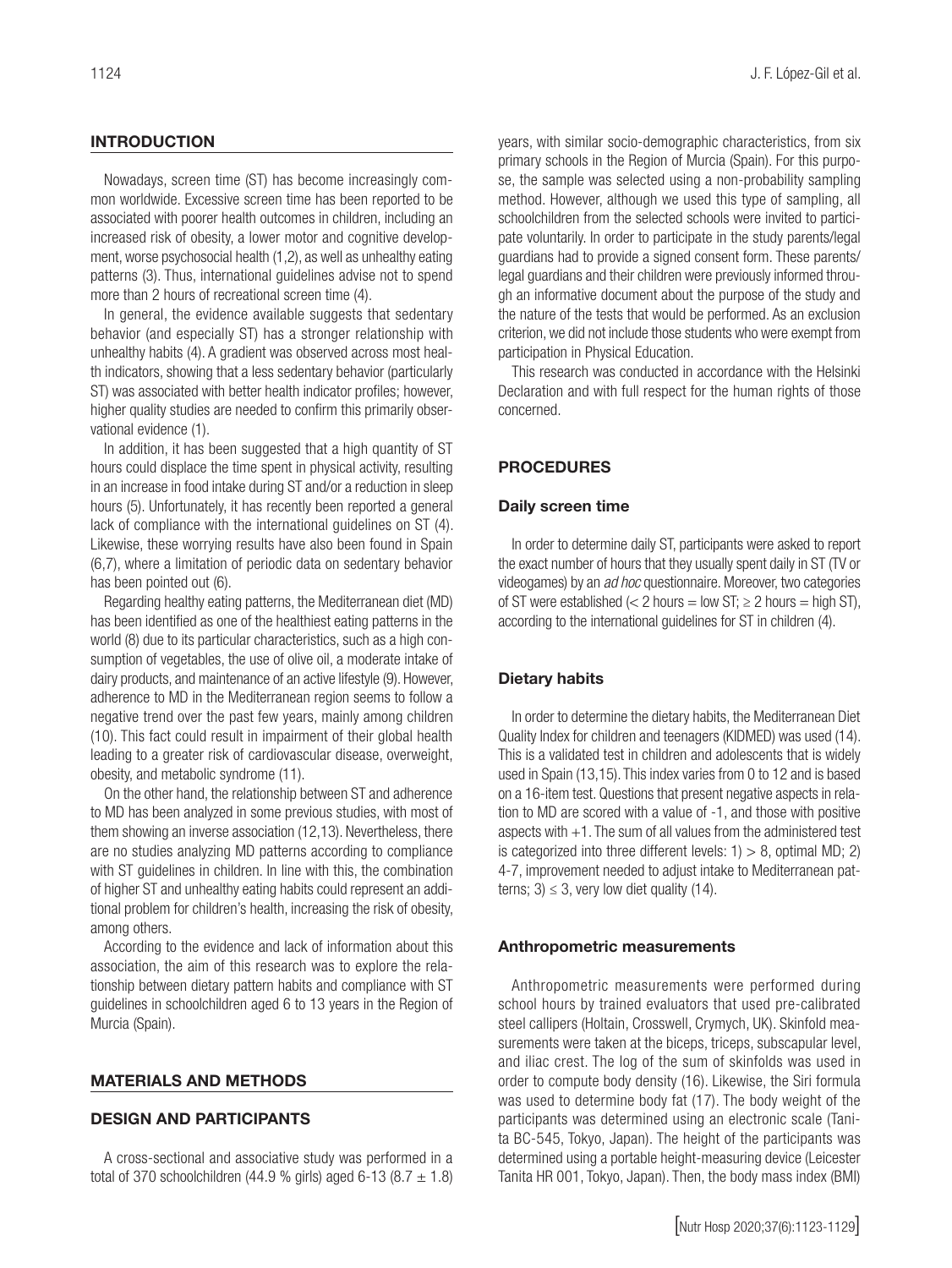was computed as: [body weight (kg) / height<sup>2</sup> (m)]. Waist circumference was measured with a precision of 0.1 cm at the level of the navel using a constant tension tape. All anthropometric measurements were performed according to the recommendations of the International Society for the Advancement of Kinanthropometry (ISAK), considering valid the average of three measurements.

# STATISTICAL ANALYSIS

Mean (M) and standard deviation (SD) values are reported for all quantitative variables, and frequencies and percentages (%) are presented for all qualitative variables. Data normality was verified using the Kolmogorov-Smirnov test with Lilliefors' correction, and homogeneity of variances using Levene's test. ST and KIDMED scores had skewed distributions and were transformed prior to the analyses. To aid interpretation, a two-step approach was used to transform continuous, non-normally distributed variables into normally distributed variables (18). Subsequently, the data were analyzed using Student's *t-*test for two-group comparisons. Effect size was calculated by Cohen's *d* (0.20, small; 0.50, medium; and 0.8, large effect) (19). Analyses of covariance (ANCOVA) were used to evaluate differences between mean KIDMED scores across groups of CRF (low and high CRF) and ST (low and high ST). With the sample of 370 children, the posteriori sample calculation indicated a power of analysis (for ANCOVA) of 98 % for correctly rejecting the null hypothesis. We included age and body fat percentage as covariates. Likewise, we established four different groups according to ST and sex in order to show the differences between them. Associations between qualitative variables were determined using Pearson's chi-squared test. In addition, a multinomial logistic regression was carried out in order to predict the probability of having different dietary patterns depending on compliance with ST guidelines. The data analysis was performed using the software SPSS (IBM Corp, Armonk, NY, USA) for Windows (version 24.0). An alpha  $(\alpha)$  value of 0.05 was established for statistical significance.

### **RESULTS**

Data on age, anthropometric characteristics, daily ST, and MD of the sample according to sex are shown in table I. Regarding daily ST, boys scored higher than girls and, conversely, the prevalence of meeting ST guidelines was higher in girls. Nevertheless, no statistical significance was found in both cases. Concerning MD, girls scored greater than boys in KIDMED, as well as in the prevalence of high MD. However, as in the case of ST, no statistically significant differences were found.

As figure 1 shows, ANCOVA revealed higher KIDMED test scores in those who met the ST guidelines ( $p < 0.001$ ). According to sex, statistically significant differences were shown between boys and girls in those who do not exceeded the recommended ST  $(p = 0.045)$ . Regarding compliance with ST guidelines, statistically significant differences were found in girls who met them  $(p < 0.001)$ .

On the other hand, the prevalence of different MD factors included in the KIDMED questionnaire are presented in table II, according to compliance with ST guidelines and sex. In the case of boys, higher consumptions of vegetables were found in those who met the ST quidelines ( $p < 0.050$ ), not so in the case of candies, with a higher intake in those who exceeded the ST guidelines  $(p = 0.048)$ . Concerning girls, a higher intake of fruits, vegetables, nuts, and fish was shown in those who did not surpass ST recommendations ( $p < 0.050$ ).

| <b>Variables</b>         | <b>Boys</b><br>$(n = 204)$<br>$55.1 \%$ | <b>Girls</b><br>(n = 166;<br>44.9 %) | $\boldsymbol{p}$ | d    |  |
|--------------------------|-----------------------------------------|--------------------------------------|------------------|------|--|
| Age (years)              | 9.7(1.2)                                | 9.8(1.1)                             | 0.937            | 0.01 |  |
| BMI (kg/m <sup>2</sup> ) | 19.56 (3.72)                            | 19.71 (4.10)                         | 0.928            | 0.01 |  |
| WC (cm)                  | 64.9 (7.6)                              | 63.2(8.6)                            | 0.155            | 0.18 |  |
| WHtR<br>(WC/height [cm]) | 0.46(0.04)                              | 0.45(0.06)                           | 0.095            | 0.21 |  |
| BF(%)                    | 30.03 (6.76)                            | 32.25 (7.67)                         | 0.033            | 0.27 |  |
| KIDMED (score)           | 5.8(2.1)                                | 6.3(2.1)                             | 0.091            | 0.21 |  |
| High MD $(\%)^a$         | 33 (22.4)                               | 28 (27.2)                            | 0.391            | 0.11 |  |
| Daily ST (hours)         | 1.6(1.1)                                | 1.5(0.9)                             | 0.561            | 0.07 |  |
| $<$ 2 hours $(\%)^b$     | 78 (53.1)                               | 60(58.3)                             | 0.417            | 0.10 |  |

Table I. Descriptive data of the sample stratified by sex

*Data expressed as means (SD) or frequencies (%). BMI: body mass index; BF: body fat; ST: screen time; WC: waist circumference; WHtR: waistto-height ratio.* <sup>a</sup> Frequency of participants with high adherence to MD.<br><sup>b</sup> Frequency of participants who meet screen time quidelines (< 2 hour *Frequency of participants who meet screen time guidelines (< 2 hours).*



#### Figure 1.

Adherence to the Mediterranean diet in schoolchildren according to the international guidelines on screen time, stratified by sex. Estimated means (bars) and 95 % CIs (error bars) represent values after adjustment for age and body fat percentage.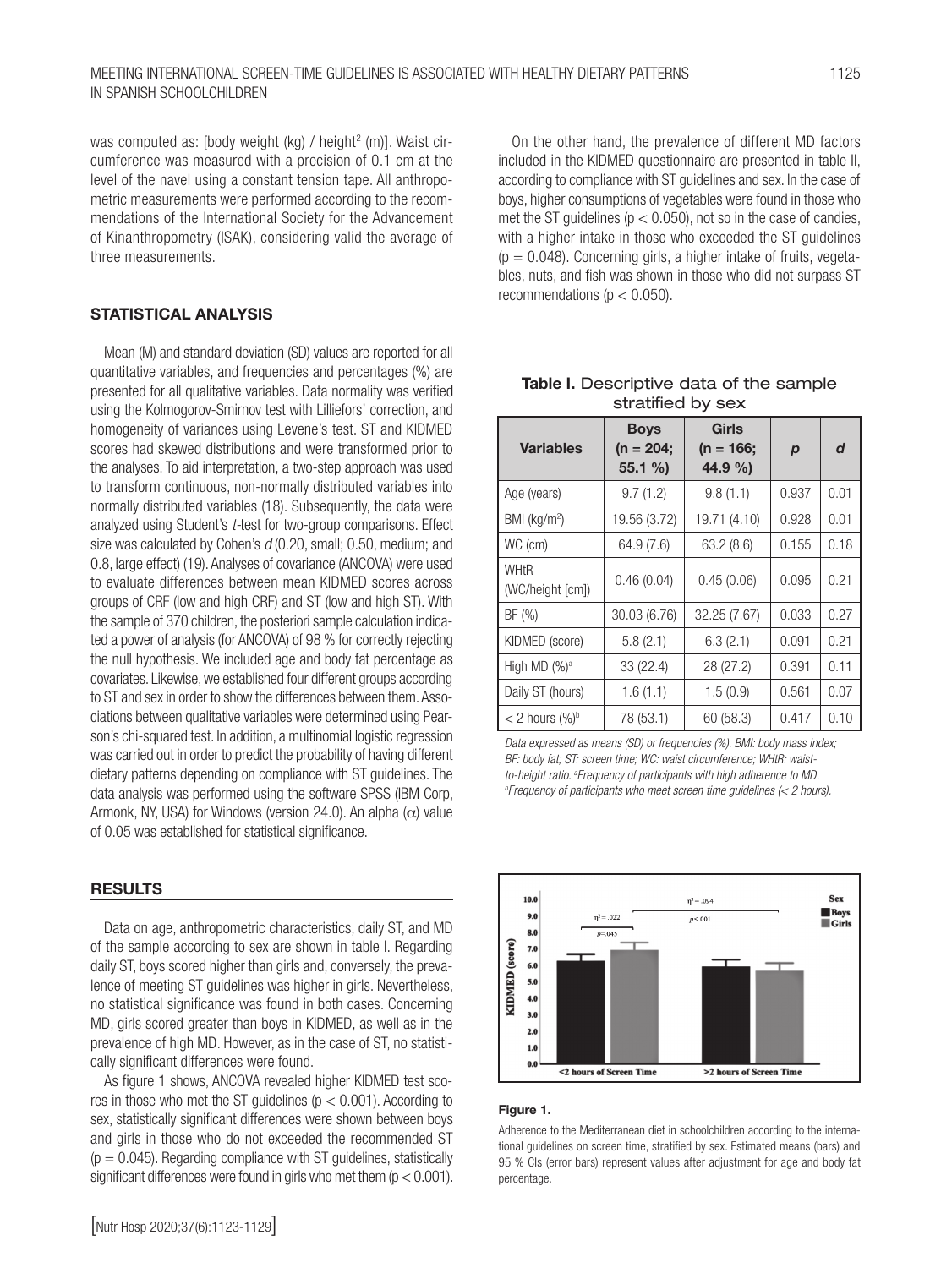Lastly, table III indicates the probability of having different MD patterns according to compliance with ST guidelines. For boys, those who did not meet the guidelines presented lower chances of eating vegetables regularly (OR =  $0.50$ ; Cl<sub>os %</sub> = 0.28-0.89) as well as more than once a day (OR = 0.43;  $CI_{95\%} = 0.22$ -0.85). Thus, in girls who did not meet the guidelines a statistically significant lower probability of eating one piece of fruit (OR = 0.43;  $Cl_{95\%} = 0.19 - 0.99$ ) as well as a second piece (OR = 0.22;  $Cl_{95\%} = 0.22$ -0.81) was observed. Similarly, an inferior probability was found for taking vegetables more than once a day (OR = 0.39;  $Cl_{q_5 q_6} = 0.19$ -0.80), fish (at least 2-3 times/week) (OR = 0.40;  $Cl_{q5, q} = 0.20$ -0.78) and nuts (at least 2 or 3 times per week) (OR =  $0.\overline{46}$ ; Cl<sub>95 %</sub> = 0.24-0.87) in girls who did not meet the guidelines. Likewise, lower chances of eating sweet or candy daily were found in both sexes, with differences not being statistically significant.

## **DISCUSSION**

The aim of this research was to explore the association between dietary pattern habits and the meeting of ST guidelines in schoolchildren aged 6-13 years in the Region of Murcia (Spain). In line with the results obtained, it is advised that no statistically significant differences between sexes were shown according to daily ST and KIDMED score. However, children who met the ST guidelines presented a greater adherence to MD (only statistically significant in girls). Moreover, some healthy dietary patterns were associated with compliance with ST quidelines, such as vegetables (in both sexes) and fruits, fish and nuts (in girls).

Previous studies have pointed out the inverse relationship between ST and adherence to MD in children (13,15). Indeed, among the determinants of the abandonment of the Mediterra-

| on screen time                                                |             |              |       |              |              |              |  |  |  |
|---------------------------------------------------------------|-------------|--------------|-------|--------------|--------------|--------------|--|--|--|
| <b>Variables</b>                                              | <b>Boys</b> |              |       | <b>Girls</b> |              |              |  |  |  |
|                                                               | <b>MSTG</b> | <b>NMSTG</b> | p     | <b>MSTG</b>  | <b>NMSTG</b> | $\mathbf{p}$ |  |  |  |
| Takes a fruit or fruit juice every day                        | 77 (76.2)   | 77 (74.8)    | 0.806 | 75 (87.2)    | 61(76.3)     | 0.067        |  |  |  |
| Has a second fruit every day                                  | 54 (53.5)   | 42 (40.8)    | 0.069 | 43 (50%)     | 24 (30%)     | 0.009        |  |  |  |
| Has fresh or cooked vegetables regularly<br>once a day        | 71 (70.3)   | 55 (53.4)    | 0.013 | 63 (73.3)    | 49 (61.3)    | 0.099        |  |  |  |
| Has fresh or cooked vegetables more<br>than once a day        | 31(30.7)    | 17(16.5)     | 0.017 | 32(37.2)     | 16 (20.0)    | 0.015        |  |  |  |
| Consumes fish regularly (at least<br>2-3 times/week)          | 68 (67.3)   | 73 (70.9)    | 0.584 | 62(72.1)     | 43 (53.8)    | 0.014        |  |  |  |
| $Eats > 1$ meal/week in fast food<br>restaurants (hamburgers) | 28 (27.7)   | 21(20.4)     | 0.220 | 9(10.5)      | 10(12.5)     | 0.681        |  |  |  |
| Likes pulses and eats them more than<br>once a week           | 73 (72.3)   | 82 (79.6)    | 0.220 | 74 (86.0)    | 61(76.3)     | 0.106        |  |  |  |
| Consumes pasta or rice at least 5 days<br>per week            | 49 (48.5)   | 56 (56.4)    | 0.403 | 42 (48.8)    | 39 (48.8)    | 0.991        |  |  |  |
| Has cereals or grains (bread, etc.) for<br>breakfast          | 77 (76.2)   | 72 (69.9)    | 0.308 | 61(70.9)     | 52 (65.0)    | 0.413        |  |  |  |
| Consumes nuts regularly (at least<br>2-3 times/week)          | 57 (56.4)   | 49 (47.6)    | 0.565 | 53 (61.6)    | 33(41.3)     | 0.009        |  |  |  |
| Uses olive oil at home                                        | 90 (89.1)   | 95 (92.2)    | 0.443 | 78 (90.7)    | 75 (93.8)    | 0.465        |  |  |  |
| Skips breakfast                                               | 1(1.0)      | 1(1.0)       | 0.989 | 4(4.7)       | 6(7.5)       | 0.441        |  |  |  |
| Has a dairy product for breakfast (yogurt,<br>milk, etc.)     | 95 (94.1)   | 94 (91.3)    | 0.444 | 79 (91.9)    | 75 (93.8)    | 0.639        |  |  |  |
| Has commercially baked goods or<br>pastries for breakfast     | 17 (16.8)   | 14 (13.6)    | 0.519 | 8(9.3)       | 12 (15.0)    | 0.260        |  |  |  |
| Takes 2 cups of yogurt and/or some<br>cheese (40 g) daily     | 48 (47.5)   | 48 (46.6)    | 0.895 | 41 (47.7)    | 40 (50.0)    | 0.765        |  |  |  |
| Takes sweets and candy several times<br>every day             | 12(11.9)    | 23(22.3)     | 0.048 | 12(14.0)     | 18 (22.5)    | 0.153        |  |  |  |

Table II. Prevalence of different dietary habits according to the international guidelines on screen time

*Data expressed as frequencies (%). MSTG: meeting screen time guidelines; NMSTG: not meeting screen time guidelines. Italics indicates statistical significance (p < 0.050).*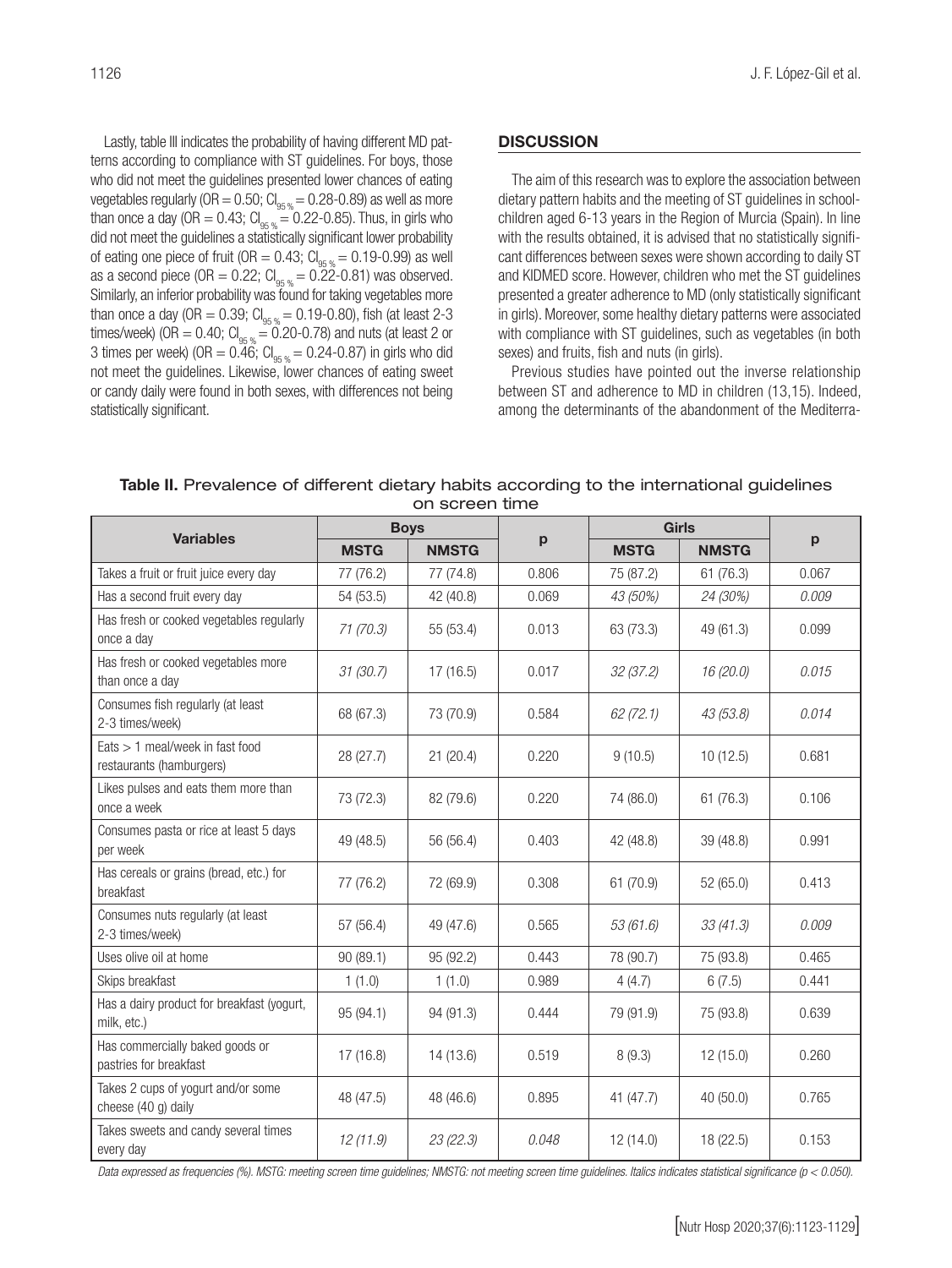|                                                               | <b>Boys</b>    |                          |                | <b>Girls</b>             |               |                         |                |                         |
|---------------------------------------------------------------|----------------|--------------------------|----------------|--------------------------|---------------|-------------------------|----------------|-------------------------|
| <b>Predictors</b>                                             | <b>Model 1</b> |                          | <b>Model 2</b> |                          | Model 1       |                         | <b>Model 2</b> |                         |
|                                                               | <b>MSTG</b>    | <b>NMSTG</b>             | <b>MSTG</b>    | <b>NMSTG</b>             | <b>MSTG</b>   | <b>NMSTG</b>            | <b>MSTG</b>    | <b>NMSTG</b>            |
| Takes a fruit or fruit juice every day                        | $\mathbf{1}$   | 0.92<br>$(0.49 - 1.75)$  | 1              | 0.90<br>$(0.47 - 1.72)$  | 1             | 0.47<br>$(0.21 - 1.07)$ | $\mathcal I$   | 0.43<br>$(0.19 - 0.99)$ |
| Has a second fruit every day                                  | $\mathbf{1}$   | 0.60<br>$(0.34 - 1.04)$  | $\mathbf{1}$   | 0.60<br>$(0.34 - 1.06)$  | $\mathcal{I}$ | 0.43<br>$(0.23 - 0.81)$ | $\mathcal{I}$  | 0.42<br>$(0.22 - 0.81)$ |
| Has fresh or cooked vegetables<br>regularly once a day        | $\mathcal I$   | 0.48<br>$(0.27 - 0.86)$  | $\mathcal{I}$  | 0.50<br>$(0.28 - 0.89)$  | 1             | 0.58<br>$(0.30 - 1.11)$ | 1              | 0.53<br>$(0.27 - 1.04)$ |
| Has fresh or cooked vegetables<br>more than once a day        | $\mathcal I$   | 0.45<br>$(0.23 - 0.87)$  | $\mathcal{I}$  | 0.43<br>$(0.22 - 0.85)$  | $\mathcal{I}$ | 0.42<br>$(0.21 - 0.85)$ | $\mathcal{I}$  | 0.39<br>$(0.19 - 0.80)$ |
| Consumes fish regularly (at least<br>2-3 times/week)          | 1              | 1.18<br>$(0.65 - 2.14)$  | 1              | 1.17<br>$(0.63 - 2.16)$  | $\mathcal I$  | 0.45<br>$(0.23 - 0.86)$ | $\mathcal I$   | 0.40<br>$(0.20 - 0.78)$ |
| $Eats > 1$ meal/week in fast food<br>restaurants (hamburgers) | $\mathbf{1}$   | 1.50<br>$(0.78 - 2.86)$  | $\mathbf{1}$   | 1.45<br>$(0.75 - 2.82)$  | $\mathbf{1}$  | 0.82<br>$(0.31 - 2.13)$ | 1              | 0.77<br>$(0.28 - 2.10)$ |
| Likes pulses and eats them more<br>than once a week           | $\mathbf{1}$   | 1.50<br>$(0.78 - 2.86)$  | $\mathbf{1}$   | 1.61<br>$(0.83 - 3.15)$  | $\mathbf{1}$  | 0.52<br>$(0.23 - 1.16)$ | $\mathbf{1}$   | 0.47<br>$(0.20 - 1.06)$ |
| Consumes pasta or rice at least<br>5 days per week            | $\mathbf{1}$   | 1.26<br>$(0.73 - 2.19)$  | $\mathbf{1}$   | 1.24<br>$(0.71 - 2.16)$  | $\mathbf{1}$  | 1.00<br>$(0.54 - 1.83)$ | $\mathbf{1}$   | 1.03<br>$(0.55 - 1.92)$ |
| Has cereals or grains (bread, etc.)<br>for breakfast          | $\mathbf{1}$   | 0.72<br>$(0.39 - 1.35)$  | $\mathbf{1}$   | 0.67<br>$(0.35 - 1.26)$  | $\mathbf{1}$  | 0.76<br>$(0.40 - 1.46)$ | $\mathbf{1}$   | 0.74<br>$(0.37 - 1.45)$ |
| Consumes nuts regularly<br>(at least 2-3 times/week)          | 1              | 0.85<br>$(0.49 - 1.48)$  | 1              | 0.80<br>$(0.46 - 1.42)$  | $\mathcal I$  | 0.44<br>$(0.24 - 0.81)$ | $\mathcal{I}$  | 0.46<br>$(0.24 - 0.87)$ |
| Uses olive oil at home                                        | 1              | 1.45<br>$(0.56 - 3.77)$  | $\mathbf{1}$   | 1.49<br>$(0.56 - 3.98)$  | 1             | 1.54<br>$(0.48 - 4.92)$ | $\mathbf{1}$   | 1.59<br>$(0.49 - 5.15)$ |
| Skips breakfast                                               | $\mathbf{1}$   | 0.98<br>$(0.60 - 15.89)$ | $\mathbf{1}$   | 0.88<br>$(0.05 - 14.46)$ | 1             | 1.66<br>$(0.45 - 6.12)$ | $\mathbf{1}$   | 1.63<br>$(0.44 - 6.09)$ |
| Has a dairy product for breakfast<br>(yogurt, milk, etc.)     | $\mathbf{1}$   | 0.66<br>$(0.23 - 1.93)$  | $\mathbf{1}$   | 0.68<br>$(0.49 - 4.35)$  | 1             | 1.33<br>$(0.40 - 4.37)$ | $\mathbf{1}$   | 1.37<br>$(0.41 - 4.60)$ |
| Has commercially baked goods<br>or pastries for breakfast     | 1              | 1.29<br>$(0.60 - 2.77)$  | $\mathbf{1}$   | 1.25<br>$(0.58 - 2.73)$  | 1             | 0.58<br>$(0.22 - 1.51)$ | $\mathbf{1}$   | 0.55<br>$(0.21 - 1.47)$ |
| Takes 2 cups of yogurt and/or<br>some cheese (40 g) daily     | 1              | 0.96<br>$(0.56 - 1.67)$  | 1              | 0.97<br>$(0.55 - 1.70)$  | 1             | 1.10<br>$(0.60 - 2.02)$ | 1              | 1.04<br>$(0.97 - 1.11)$ |
| Takes sweets and candy several<br>times every day             | 1              | 0.47<br>$(0.22 - 1.00)$  | 1              | 0.48<br>$(0.22 - 1.05)$  | 1             | 0.56<br>$(0.25 - 1.23)$ | 1              | 0.54<br>$(0.24 - 1.21)$ |

## Table III. Binary logistic regression analysis of different dietary habits according to the international guidelines on screen time

*Model 1: unadjusted; Model 2: adjusted by age and body fat percentage. MSTG: meeting screen-time guidelines; NMSTG: not meeting screen-time guidelines. Italics indicates statistical significance (p < 0.050).*

nean dietary pattern in Spanish youngsters, spending more than 4 hours per day on ST was indicated as the most important factor (20). In the present study, it has been also shown a negative association between ST and adherence to MD (mainly in girls), in line with most of the studies carried out in different countries (12,13,21). At the same time, children who eat healthy meals seem to be more prone to be physically active and less sedentary than those who eat unhealthier meals (22). Nevertheless, it is not clear whether young people who spend more ST completely eat an overall poorer diet (23) or take foods during ST that contribute to a global diet of poorer quality (24).

With regard to healthy dietary patterns, a relationship between more ST and lower-quality diet was shown in our study, especially in girls. Our results agree with those of other authors, which have suggested an inverse relationship between healthy eating patterns and sedentary behavior (commonly measured as ST and mainly TV viewing and computer use) (25). This association is consistent with a systematic review in which television viewing was inver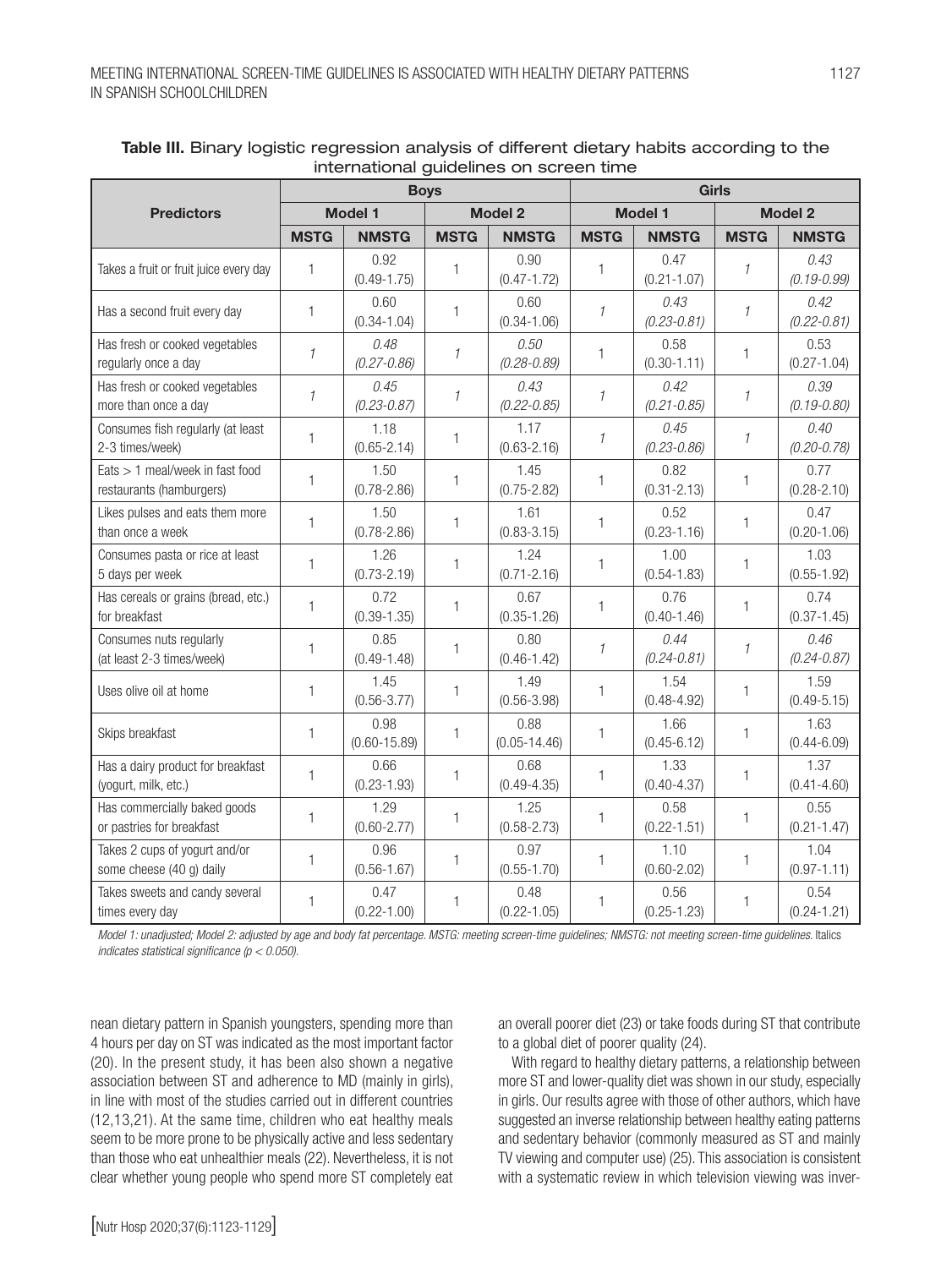sely related to fruit and vegetable intake, and directly related to consumption of energy-dense snacks and drinks, fast foods, total energy intake, and energy from fat in children (3).

In this direction, one study performed in Greece showed that those who did not meet the ST guidelines had greater chances of being frequent sweet consumers, in both sexes (26). At the same time, in line with our findings, a study among Danish schoolchildren revealed that increased TV viewing was linked to unhealthy eating behaviors (27). Likewise, another study among children and adolescents from the United States indicated that higher ST was related to a greater intake of unhealthy foods such as sugar-sweetened beverages, sweets, etc. (28). Moreover, it has been proposed that children exposed to increased TV viewing and advertising time were more susceptible to having unhealthier food patterns (29).

On the other hand, we found higher probabilities of having several healthy dietary patterns in those who met the ST guidelines, especially in the case of girls. Apparently, there are diverse potential reasons linked to this negative association between healthy eating patterns and ST: (i) ST, chiefly television viewing, is contrarily related to foods considered as healthy, like fruits and vegetables, and positively associated to higher intake of energy from high caloric beverages and snacks or junk food (28); (ii) it also appears that watching television and being exposed to food advertisements was positively linked to unhealthy food habits in children and adolescents (29,30). Hence, previous authors differ on how the type of sedentary behavior may have an impact on the consumption of unhealthy food. Therefore, computer usage and television viewing could have different influences; this is due to the fact that using a computer usually involves both hands, thus decreasing the possibility of using them for the consumption of food, which diminishes nutritional risk (31).

These findings would represent relevant implications in order to promote MD as a healthy dietary pattern for health promotion or as a prevention strategy among children. Thus, the need for applying a new concept of MD has been suggested, which emphasizes reducing ST (and sedentary behaviors) and paying adequate attention to eating time, family meals, or socialization with other people, which could help to reduce the negative relationship between MD and excess weight in children (13).

Despite several studies on this topic, to our knowledge this is the first study examining several Mediterranean patterns in relation to compliance with specific international ST guidelines for children. Likewise, another strength of this study is its adding to current knowledge regarding children, a relatively understudied population. Contrariwise, in this research we found some limitations. Firstly, due to the cross-sectional design of the present study it was not possible to conclude that the observed relationships reflect causal relationships. Additionally, self-reported measurements were used to assess ST in this study. Finally, another limitation that we found is related to the lack of information on socioeconomic status, sleeping hours, or individual developmental stage.

When comparing children who met ST guidelines, those who met the international recommendations for ST presented higher levels of adherence to MD. Likewise, some healthy eating patterns seem to be more frequently found among those who meet ST guidelines (especially in girls), such as consumption of fruits and vegetables.

From a health perspective, these results indicate the need to promote policies and interventions aimed at encouraging adherence to an active lifestyle that includes healthy eating habits (e. g., MD) among schoolchildren in order to decrease ST and try to improve their health.

## **REFERENCES**

- 1. Carson V, Hunter S, Kuzik N, Gray CE, Poitras VJ, Chaput J-P, et al. Systematic review of sedentary behaviour and health indicators in school-aged children and youth: an update. Appl Physiol Nutr Metab 2016;41(6 (Suppl. 3)):S240-65.
- 2. Domingues-Montanari S. Clinical and psychological effects of excessive screen time on children: Effects of screen time on children. J Paediatr Child Health 2017;53(4):333-8.
- 3. Pearson N, Biddle SJH. Sedentary Behavior and Dietary Intake in Children, Adolescents, and Adults. Am J Prev Med 2011;41(2):178-88.
- 4. Tremblay MS, Carson V, Chaput J-P, Connor Gorber S, Dinh T, Duggan M, et al. Canadian 24-Hour Movement Guidelines for Children and Youth: An Integration of Physical Activity, Sedentary Behaviour, and Sleep. Appl Physiol Nutr Metab 2016;41(6 (Suppl. 3)):S311-27.
- 5. Robinson TN, Banda JA, Hale L, Lu AS, Fleming-Milici F, Calvert SL, et al. Screen Media Exposure and Obesity in Children and Adolescents. Pediatrics 2017;140(Suppl. 2):S97-101.
- 6. Roman-Viñas B, Zazo F, Martínez-Martínez J, Aznar-Laín S, Serra-Majem L. Results From Spain's 2018 Report Card on Physical Activity for Children and Youth. J Phys Act Health 2018;15(S2):S411-2.
- 7. Gasol Foundation. Resultados principales del estudio PASOS 2019 sobre la actividad física, los estilos de vida y la obesidad de la población española de 8 a 16 años [Internet]. Barcelona; 2019. Available from: https://www. gasolfoundation.org/es/estudio-pasos/
- 8. Serra-Majem L, Ribas L, García A, Pérez-Rodrigo C, Aranceta J. Nutrient adequacy and Mediterranean Diet in Spanish school children and adolescents. Eur J Clin Nutr 2003;57(S1):S35-9.
- 9. Sofi F. Mediterranean diet and non-alcoholic fatty liver disease: New therapeutic option around the corner? World J Gastroenterol 2014;20(23):7339.
- 10. García S, Herrera N, Rodríguez C, Nissensohn M, Román-Viñas B, Serra-Majem L. KIDMED test; prevalence of low adherence to the mediterranean diet in children and young; a systematic review. Nutr Hosp 2015;32(6):2390-9.
- 11. Gotsis E, Anagnostis P, Mariolis A, Vlachou A, Katsiki N, Karagiannis A. Health benefits of the Mediterranean Diet: an update of research over the last 5 years. Angiology 2015;66(4):304-18.
- 12. Arriscado D, Knox E, Zabala M, Zurita-Ortega F, Dalmau JM, Muros JJ. Different healthy habits between northern and southern Spanish school children. Z Gesundheitswissenschaften J Public Health 2017;25(6):653-60.
- 13. Muros JJ, Cofre-Bolados C, Arriscado D, Zurita F, Knox E. Mediterranean diet adherence is associated with lifestyle, physical fitness, and mental wellness among 10-y-olds in Chile. Nutrition 2017;35:87-92.
- 14. Serra-Majem L, Ribas L, Ngo J, Ortega RM, García A, Pérez-Rodrigo C, et al. Food, youth and the Mediterranean diet in Spain. Development of KIDMED, Mediterranean Diet Quality Index in children and adolescents. Public Health Nutr 2004;7(7):931-5.
- 15. Arriscado D, Muros JJ, Zabala M, Dalmau JM. Factors associated with low adherence to a Mediterranean diet in healthy children in northern Spain. Appetite 2014;80:28-34.
- 16. Brook CG. Determination of body composition of children from skinfold measurements. Arch Dis Child 1971;46(246):182-4.
- 17. Siri WE. Body composition from fluid spaces and density: analysis of methods. In: Techniques for Measuring Body Composition. J. Brozek & A. Henschel. Washington, DC: National Academy of Sciences; 1961. p. 223-44.
- 18. Templeton GF. A Two-Step Approach for Transforming Continuous Variables to Normal: Implications and Recommendations for IS Research. Commun Assoc Inf Syst [Internet]; 2011 [cited 2020 Mar 1];28. Available from: https://aisel. aisnet.org/cais/vol28/iss1/4